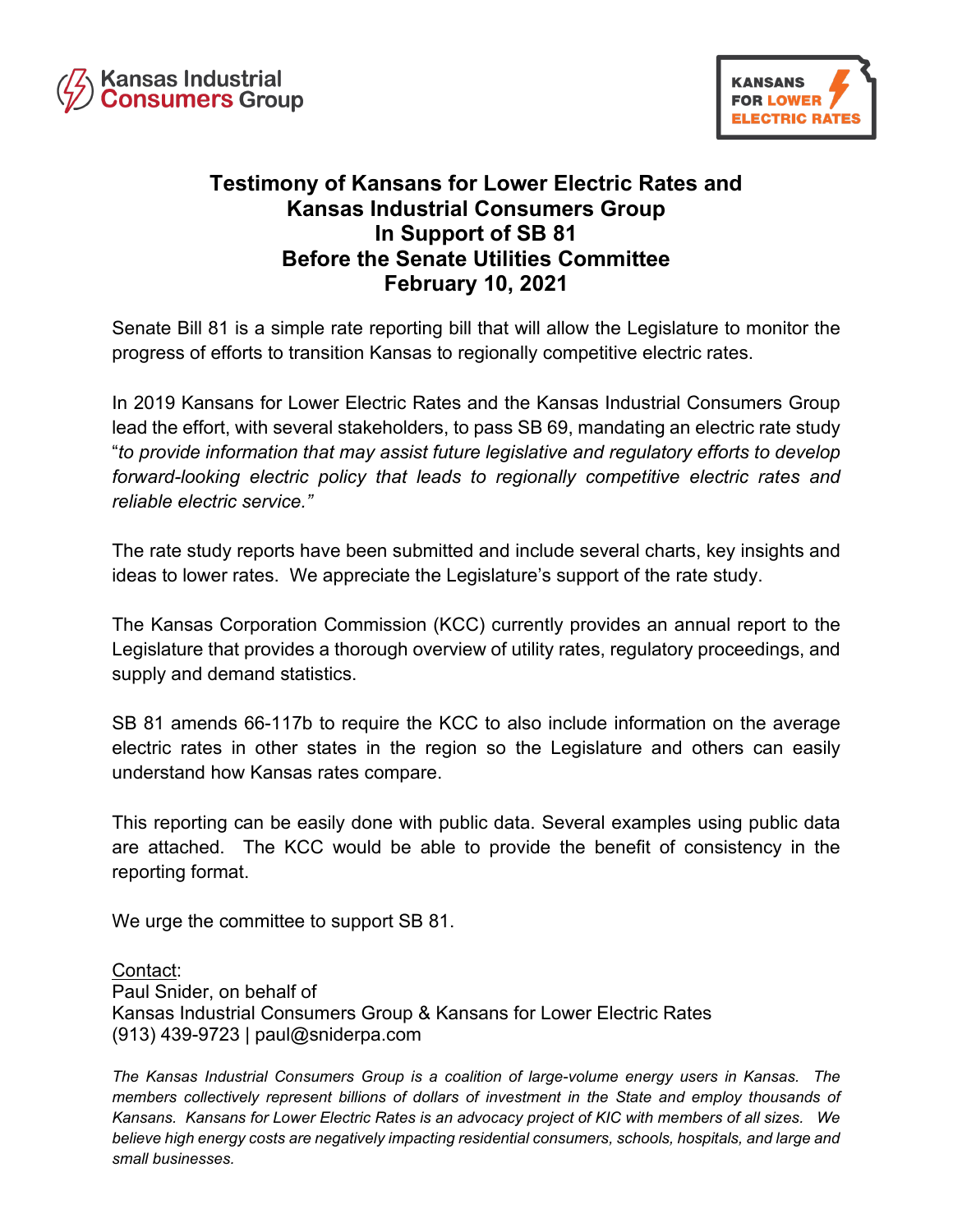**Examples of Regional Electric Rate Data:**



*Kansans for Lower Electric Rates*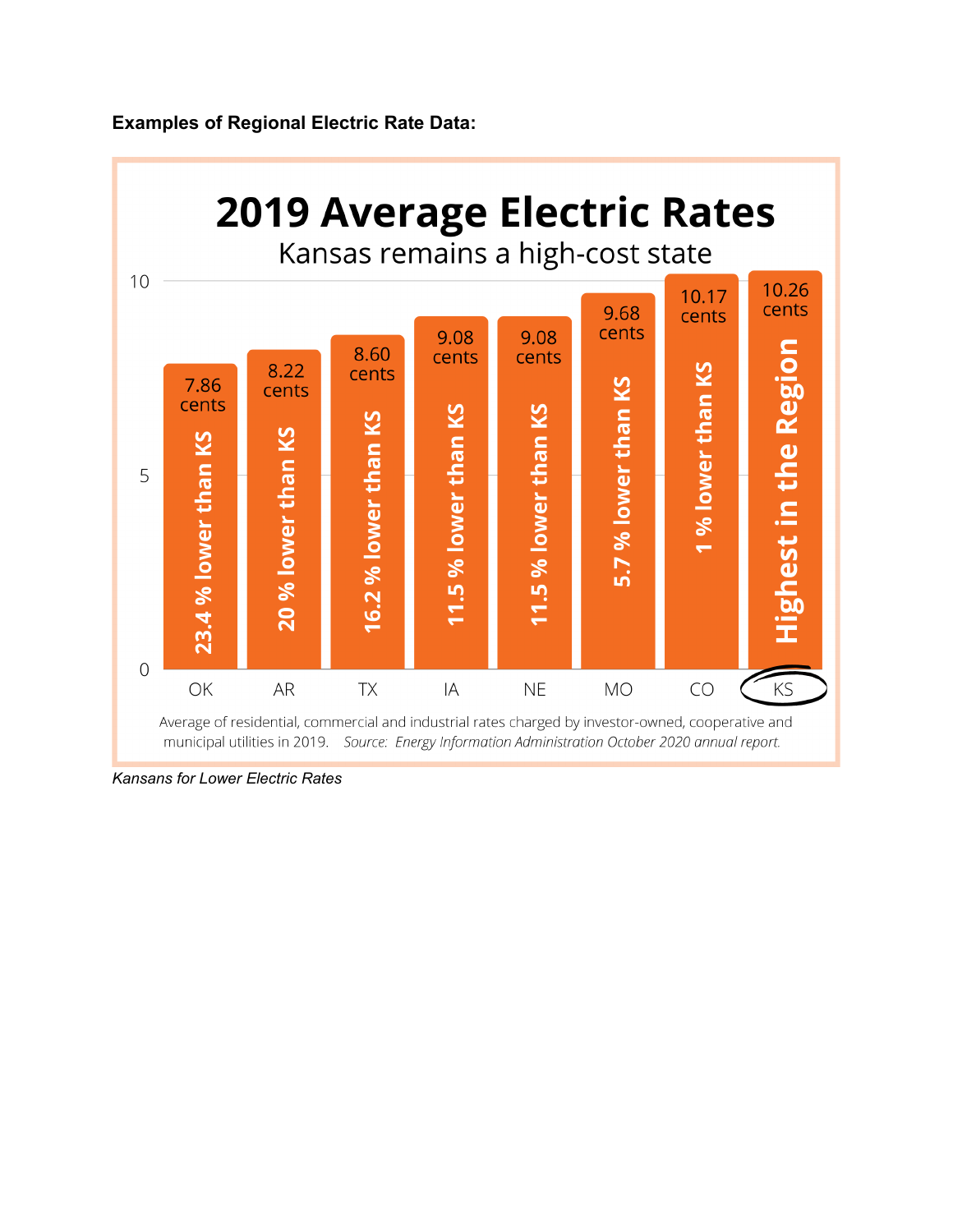| <b>Regional Electric Rate Comparison</b><br>2019 -- Sorted by Residential                                                                                         |           |         |         |         |  |  |  |  |  |  |
|-------------------------------------------------------------------------------------------------------------------------------------------------------------------|-----------|---------|---------|---------|--|--|--|--|--|--|
|                                                                                                                                                                   |           |         |         |         |  |  |  |  |  |  |
| Municipal Utilities <sup>1,2</sup>                                                                                                                                | State     | (c/kWh) | (c/kWh) | (c/kWh) |  |  |  |  |  |  |
| <b>McPherson Board of Public Utilities</b>                                                                                                                        | <b>KS</b> | 7.17    | 6.52    | 5.01    |  |  |  |  |  |  |
| <b>Omaha Public Power District</b>                                                                                                                                | ΝF        | 10.43   | 10.40   | 8.00    |  |  |  |  |  |  |
| Independence Power & Light                                                                                                                                        | <b>MO</b> | 13.70   | 11.99   | 8.45    |  |  |  |  |  |  |
| Kansas City Board of Public Utilities                                                                                                                             | КS        | 14.36   | 11.68   | 8.30    |  |  |  |  |  |  |
| Investor Owned Utilities <sup>3</sup>                                                                                                                             |           |         |         |         |  |  |  |  |  |  |
| Southwestern Electric Power Company                                                                                                                               | AR        | 8.41    | 6.60    | 5.51    |  |  |  |  |  |  |
| <b>OG&amp;E Electric Services</b>                                                                                                                                 | OK        | 9.64    | 7.27    | 5.06    |  |  |  |  |  |  |
| Public Service Company of Oklahoma                                                                                                                                | OK        | 10.05   | 6.88    | 4.97    |  |  |  |  |  |  |
| <b>MidAmerican Energy</b>                                                                                                                                         | ΙA        | 10.35   | 6.80    | 5.04    |  |  |  |  |  |  |
| Ameren Missouri                                                                                                                                                   | <b>MO</b> | 10.35   | 8.16    | 6.09    |  |  |  |  |  |  |
| Public Service Company of Colorado                                                                                                                                | CO        | 11.14   | 10.40   | 7.00    |  |  |  |  |  |  |
| Evergy Missouri West (KCP&L GMO)                                                                                                                                  | <b>MO</b> | 11.46   | 9.24    | 6.92    |  |  |  |  |  |  |
| Evergy Kansas Central (Westar)                                                                                                                                    | КS        | 12.72   | 10.36   | 7.53    |  |  |  |  |  |  |
| Evergy Missouri Metro (KCP&L)                                                                                                                                     | <b>MO</b> | 13.18   | 11.21   | 7.96    |  |  |  |  |  |  |
| Evergy Kansas Metro (KCP&L)                                                                                                                                       | КS        | 13.32   | 11.13   | 8.52    |  |  |  |  |  |  |
| Notes: <sup>1</sup> Charges for the PILOT have been included in rates. <sup>2</sup> Rates are calculated using current rates and the same billing determinants as |           |         |         |         |  |  |  |  |  |  |

Notes:  $\frac{1}{2}$  Charges for the PILOT have been included in rates.  $\frac{2}{5}$  Rates are calculated using current<br>EEI rates.  $\frac{3}{5}$  Rates are weighted averages of 4 months summer and 8 months of winter EEI rates.

*Kansans for Lower Electric Rates*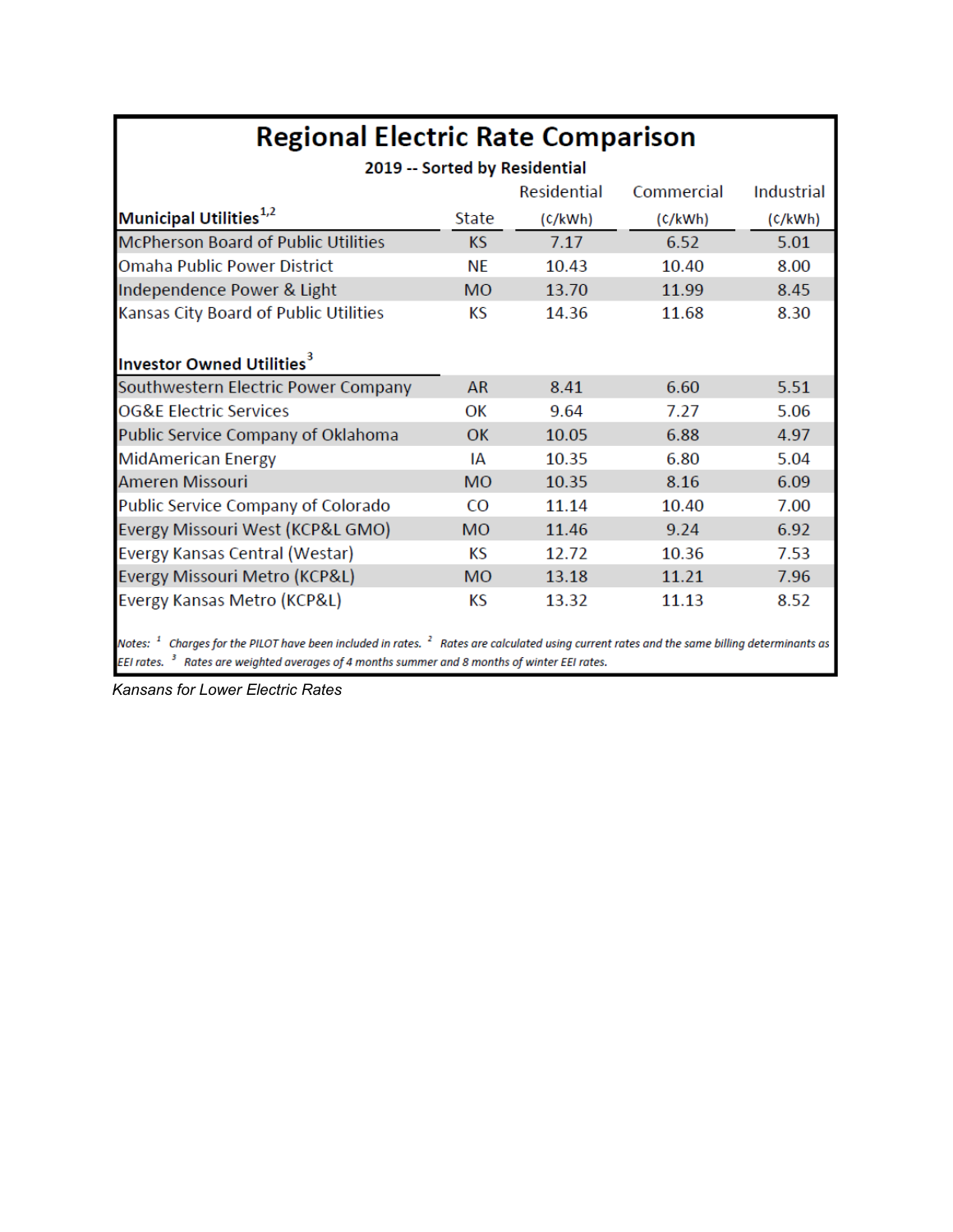

Note: Regional average is the average price of the comparator states, i.e., Arkansas, Colorado, Iowa, Missouri, North Dakota, Oklahoma, South Dakota, and Texas.

Source: US Energy Information Administration. Form EIA-861, Annual Electric Power Industry Report. January 2019

*London Economics Phase 1 Rate Study*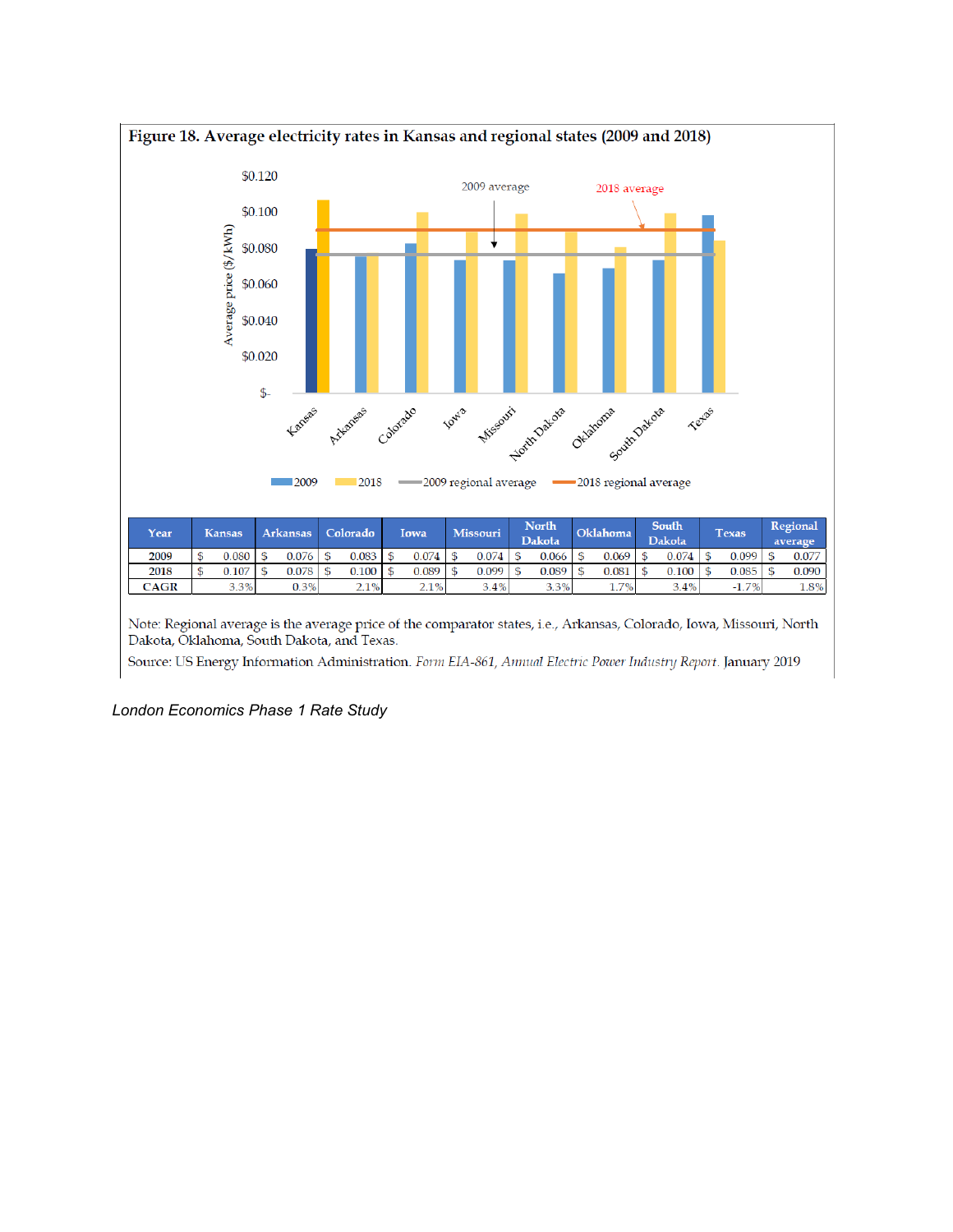## 2019 U.S. Average Electricity Retail Prices





| 7.00 to 9.00   | 12.01 to 15.00           |
|----------------|--------------------------|
| 9.01 to 10.00  | 15.01 and Higher         |
| 10.01 to 12.00 | National Average = 10.60 |